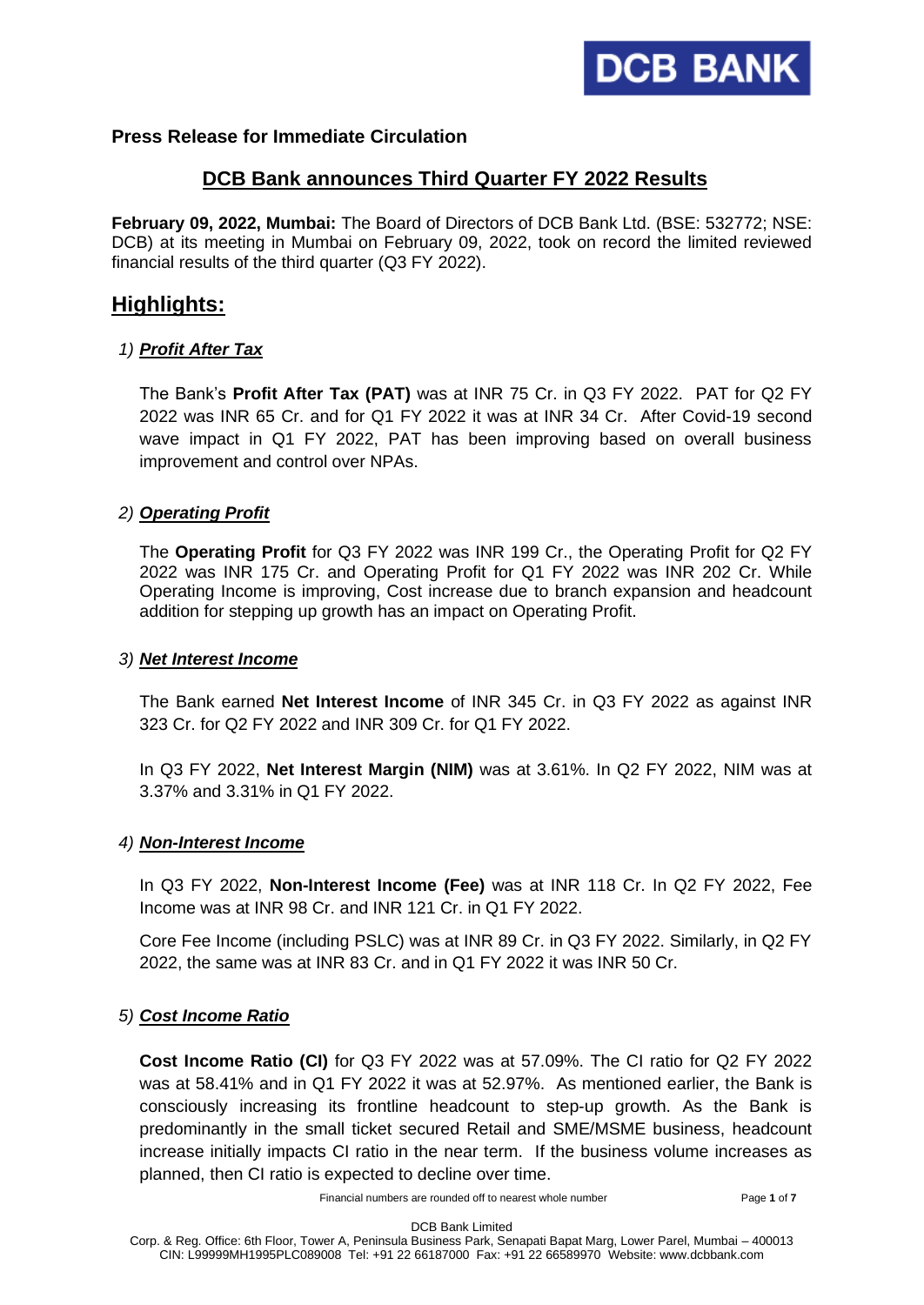

#### *6) Return on Equity*

**Return on Equity (ROE)** (Annualized) was at 8.28% in Q3 FY 2022. In Q2 FY 2022 it was at 7.28% and in Q1 FY 2022 3.79%.

#### *7) Capital Adequacy*

Capital Adequacy continues to be strong and as on December 31, 2021 the **Capital Adequacy Ratio** was at 18.21% (with Tier I at 15.10% and Tier II at 3.11% as per Basel III norms).

During Q3 FY 2022, the Bank has exercised the call option on the Basel III compliant Tier 2 Bonds and repaid INR 237 Cr.

#### *8) Deposits*

The Bank has been steadily growing the **Retail Term Deposits** (less than INR 2 crores) and reducing Bulk Deposits. As on December 31, 2021, the top 20 deposits ratio was at 6.17%.

**CASA Ratio** was at 25.94% as on December 31, 2021. As on September 30, 2021 it was at 25.38% and as on June 30, 2021 it was at 21.69%.

#### *9) Advances*

The main target market of the Bank is MSME/SME segment. In terms of products, the Bank is focused on growing **Home Loans, Business Loans (LAP)**, **Gold Loans, MSME/SME (CC/OD/Term), KCC (Kissan Credit Card), Tractor Loans, Loans to MFIs and MFI-BC Loans.** As of now, the Bank is achieving steady growth in TREDs platforms and Gold Loans Co-lending.

In **Corporate segment,** the Bank is mostly targeting short term loans.

As on December 31, 2021, **Net Advances** was at INR 27,659 Cr. As on September 30, 2021 it was at INR 26,850 Cr. and as on June 30, 2021 it was at INR 25,496 Cr.

In Q3 FY 2022, the Bank disbursed INR 3,341 Cr. (Mortgage INR 821 Cr., Gold Loans INR 328 Cr., Agri & Inclusive Banking INR 661 Cr., MSME/SME INR 86 Cr., Construction Finance INR 169 Cr., Commercial Vehicle INR 21 Cr., Corporate Banking INR 570 Cr., Co-Lending INR 685 Cr.)

Due to Covid-19 third wave infections frontline productivity was impacted to some extent in December 2021.

#### *10) Refinance*

**Bank Refinance** (NABARD, NHB and SIDBI) was at INR 2,593 Cr. as on December 31, 2021. Given the granular nature of Advances, the Bank's portfolio is eligible to continue to seek long term refinance options from SIDBI, NABARD and NHB periodically.

Financial numbers are rounded off to nearest whole number Page **2** of **7**

DCB Bank Limited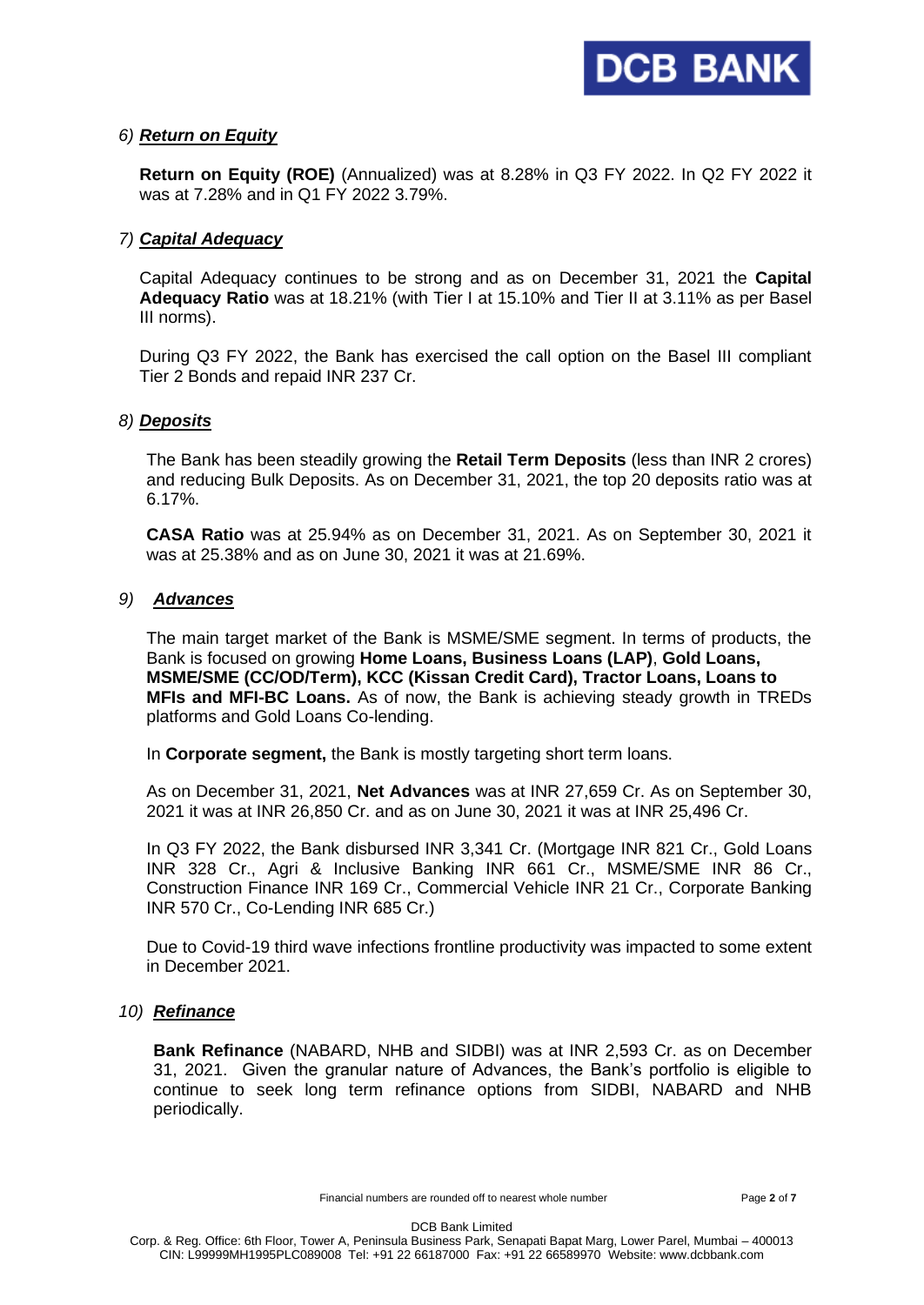

### *11) Liquidity*

The average **LCR** for Q3 FY 2022 was 125.13%.

On a conservative approach, the Bank had maintained daily liquidity at levels higher than "business as usual". However, as situation is improving, the Bank is slowly moderating the excess liquidity.

## *12) Costs*

Costs are increasing on account of (a) Increase in frontline headcount (b) Salary increase (c) New branch additions (d) Technology investments. This may result in near term increase in Cost / Income ratio. Both Cost / Income ratio and Cost to Average Assets are expected to steadily decline over time with increase in business volumes.

### *13) Provisions*

As on December 31, 2021, the Bank is holding the following provisions:

| <b>Item</b>                                                | <b>INR Cr.</b> |
|------------------------------------------------------------|----------------|
| <b>Provision for Gross NPA</b>                             | 525            |
| <b>Floating Provision</b>                                  | 118            |
| a. Sub Total                                               | 643            |
| <b>Specific Standard Assets Provision</b>                  | 33             |
| Contingency Provision on Restructured and Stressed Assets  | 75             |
| <b>Restructured Standard Assets</b>                        | 287            |
| b. Sub Total                                               | 396            |
| Standard Assets Provisions (as required by RBI guidelines) | 86             |
| c. Sub Total                                               | 86             |
| $Total - a + b + c$                                        | 1,125          |

#### *14) Asset Quality*

The **Gross NPA** as on December 31, 2021 was at 4.73%. As on September 30, 2021 it was at 4.68% and as on June 30, 2021 it was at 4.87%.

The **Net NPA** was at 2.52% as on December 31, 2021. As on September 30, 2021 it was at 2.63% and as on June 30, 2021 it was at 2.82%.

As the Bank has mostly secured portfolio, as environment improves, the Bank continues to have strong performance in Recoveries and Upgrades. In Q3 FY 2022 Gross NPA was impacted by increase in Gold Loans (including co-lending) NPAs which is expected to be recovered/upgraded in the coming quarters. However, Mortgages, Commercial Vehicles and SME/MSME witnessed decline in overall Gross NPA. BC-MFI Gross NPA remained flat to previous quarter.

Financial numbers are rounded off to nearest whole number Page **3** of **7**

DCB Bank Limited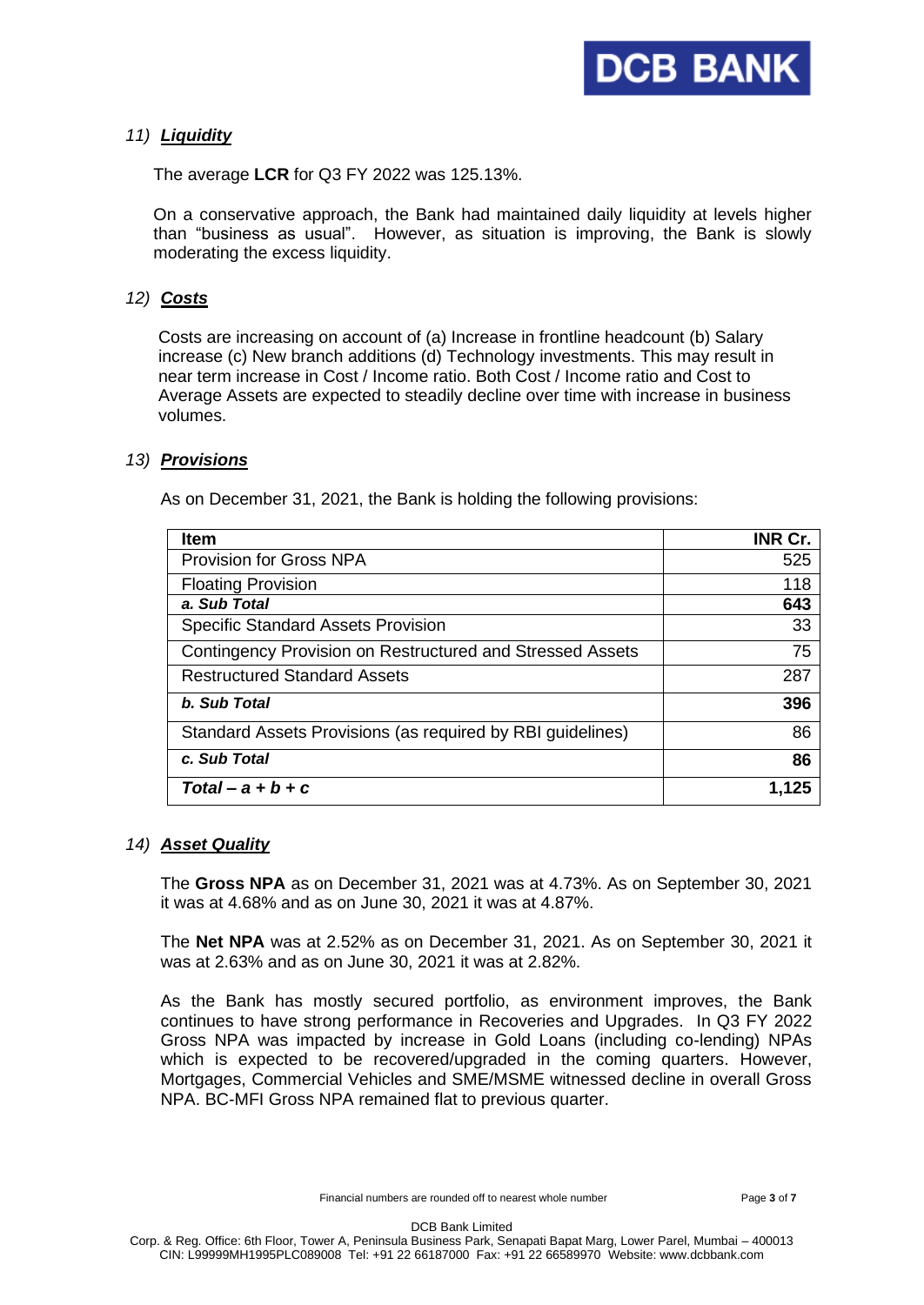

For two quarters in a row, Recoveries and Upgrades have been very strong. In Q3 FY 2022, against fresh slippages of INR 457 Cr. Recoveries and Upgrades were INR 401 Cr. or 88%. (excluding Gold Loans 114%). Similarly, in Q2 FY 2022, against fresh slippages of 417 Cr. Recoveries and Upgrades were INR 397 Cr. or 95%. (excluding Gold Loans 89%)

The **Provision Coverage Ratio (PCR)** as on December 31, 2021 was at 62.17% and PCR without considering Gold Loans was at 66.40%.

### 15) **Collections Efficiency (%)**

Although Covid-19 Wave 3 infections affected frontline productivity in December 2021, Collections Efficiency impact was contained by strong efforts by the Collections team.

|                   | Jan<br>2020 | Mar<br>2021 | Apr<br>2021 | Jul<br>2021 | Aug<br>2021 | Sep<br>2021 | Oct<br>2021 | <b>Nov</b><br>2021 | <b>Dec</b><br>2021 | Jan<br>2022 |
|-------------------|-------------|-------------|-------------|-------------|-------------|-------------|-------------|--------------------|--------------------|-------------|
| <b>Business</b>   |             |             |             |             |             |             |             |                    |                    |             |
| Loans (LAP)       | 98.9        | 97.0        | 94.3        | 97.3        | 97.1        | 97.2        | 96.8        | 96.7               | 96.0               | 97.2        |
|                   |             |             |             |             |             |             |             |                    |                    |             |
| <b>Home Loans</b> | 99.2        | 98.1        | 96.3        | 98.8        | 98.8        | 98.8        | 98.6        | 98.5               | 98.7               | 98.9        |
|                   |             |             |             |             |             |             |             |                    |                    |             |
| <b>CV Loans</b>   | 96.0        | 90.0        | 82.5        | 85.0        | 82.7        | 84.6        | 82.2        | 83.3               | 85.2               | 84.8        |

The Collections Efficiency Overall (including delinquent and restructured)

|                   | Jan<br>2020 | Mar<br>2021 | Apr<br>2021 | Jul<br>2021 | Aug<br>2021 | Sep<br>2021 | Oct<br>2021 | Nov<br>2021 | Dec<br>2021 | Jan<br>2022 |
|-------------------|-------------|-------------|-------------|-------------|-------------|-------------|-------------|-------------|-------------|-------------|
| <b>Business</b>   |             |             |             |             |             |             |             |             |             |             |
| Loans (LAP)       | 97.5        | 95.2        | 91.5        | 93.2        | 94.9        | 95.8        | 95.5        | 95.2        | 94.8        | 95.7        |
| <b>Home Loans</b> | 98.5        | 96.8        | 94.5        | 96.5        | 97.6        | 98.1        | 97.9        | 97.8        | 98.2        | 98.2        |
| <b>CV Loans</b>   | 92.1        | 86.0        | 76.7        | 77.9        | 78.0        | 80.8        | 78.4        | 81.0        | 84.6        | 84.2        |

 **Business Loans (LAP):** Customers (including delinquent & restructured) who have not paid any installment from April 1, 2020 to January 31, 2022 was at **0.61%.**

 The percentage of portfolio who have paid 3 EMIs or more from April 01, 2020 to January 31, 2022 stood at **98.4%.**

 **Home Loans:** Customers (including delinquent & restructured) who have not paid any installment from April 1, 2020 to January 31, 2022 was at **1.54%.**

 The percentage of portfolio who have paid 3 EMIs or more from April 01, 2020 to January 31, 2022 stood at **94.6%.**

 **Commercial Vehicle:** Customers (including delinquent & restructured) who have not paid any installment from April 1, 2020 to January 31, 2022 was at **2.76%.**

 The percentage of portfolio who have paid 3 EMIs or more from April 01, 2020 to January 31, 2022 stood at **95.4%.**

Financial numbers are rounded off to nearest whole number Page **4** of **7**

DCB Bank Limited

Corp. & Reg. Office: 6th Floor, Tower A, Peninsula Business Park, Senapati Bapat Marg, Lower Parel, Mumbai – 400013 CIN: L99999MH1995PLC089008 Tel: +91 22 66187000 Fax: +91 22 66589970 Website: www.dcbbank.com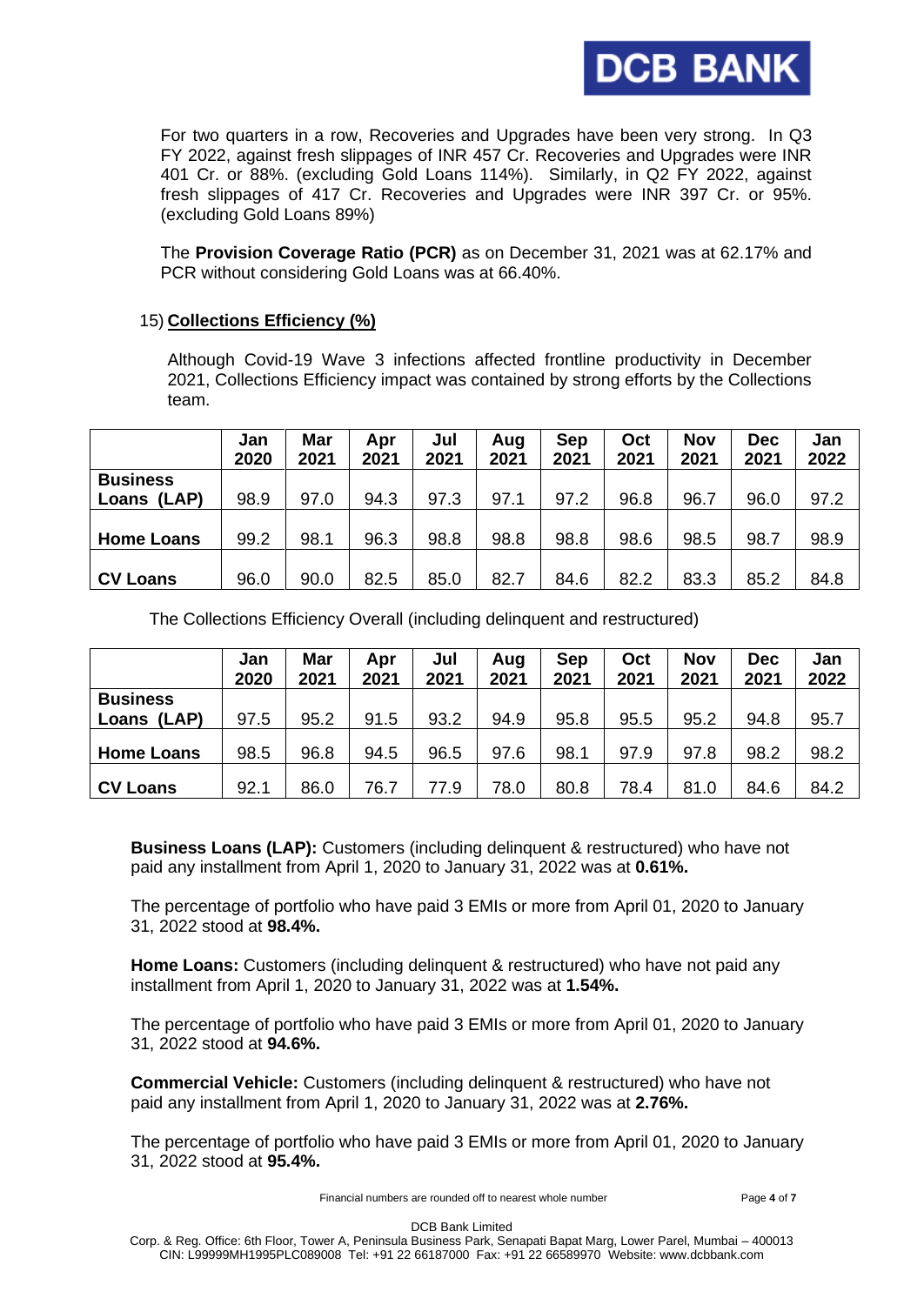

### *16) Credit Costs*

The Bank's portfolio is mostly secured on hard collateral. However, while relentlessly focusing on NPA Recoveries and Upgrades the Bank is likely to make provisions on a conservative basis.

## *17) ECLGS*

Under ECLGS the Bank has so far disbursed INR 1,110 Cr. (13,978 customers). The Bank continues to be cautious and selective in disbursing ECLGS loans.

### *18) Restructure*

 Unlike Covid-19 first wave, the unanticipated severity of the second wave drove more customers to seek restructure as their business / livelihood was impacted. The Bank has been cautious in approving restructure requests. As on December 31, 2021, the **Net Restructured Standard Advances** including Covid-19 relief stood at INR 1,884 Cr. mostly contributed by Mortgages, Commercial Vehicles and SME / MSME.

### *19) Branch Network*

 The **Bank's branch network** stood at 367 as on December 31, 2021. The Bank intends to add 25-35 branches in the next 12-15 months. The pace of branch expansion will depend inter alia upon business opportunity and performance.

### *20) Headcount*

 The **Bank's headcount** was 7,349 as on December 31, 2021 (6,432 as on March 31, 2021 and 6,841 as on September 30, 2021, 6,845 as on March 31, 2020). The Bank plans to continue to increase its frontline headcount to build capacity for growth.

## *21) Accelerating Digital Agenda*

 The Bank has embarked upon **accelerating the digital agenda** with the intention of vastly improving customer journey / service quality and reducing costs as part of strategic cost management. The Bank has identified 769 digital projects (103 – Large, 416 – Medium and 250 – Small) of which 217 projects have already been completed. Most of these projects have a pay back of less than 18 months. A compact execution team has been put in place to drive the digital initiatives.

Speaking on the Q3 FY 2022 results **Mr. Murali M. Natrajan,** Managing Director & CEO said, *"As compared to Covid-19 second wave, as of now, third wave has been mild and disruptions have been minimal. However, high number of infections have affected frontline productivity in December 2021. We are satisfied with the progress on NPA Recoveries and Upgrades. Monthly fresh NPA slippages in Mortgages, Commercial Vehicles, SME/MSME and AIB are almost back to pre Covid-19 levels. We are building frontline capacity to step up growth".*

DCB Bank Limited Corp. & Reg. Office: 6th Floor, Tower A, Peninsula Business Park, Senapati Bapat Marg, Lower Parel, Mumbai – 400013 CIN: L99999MH1995PLC089008 Tel: +91 22 66187000 Fax: +91 22 66589970 Website: www.dcbbank.com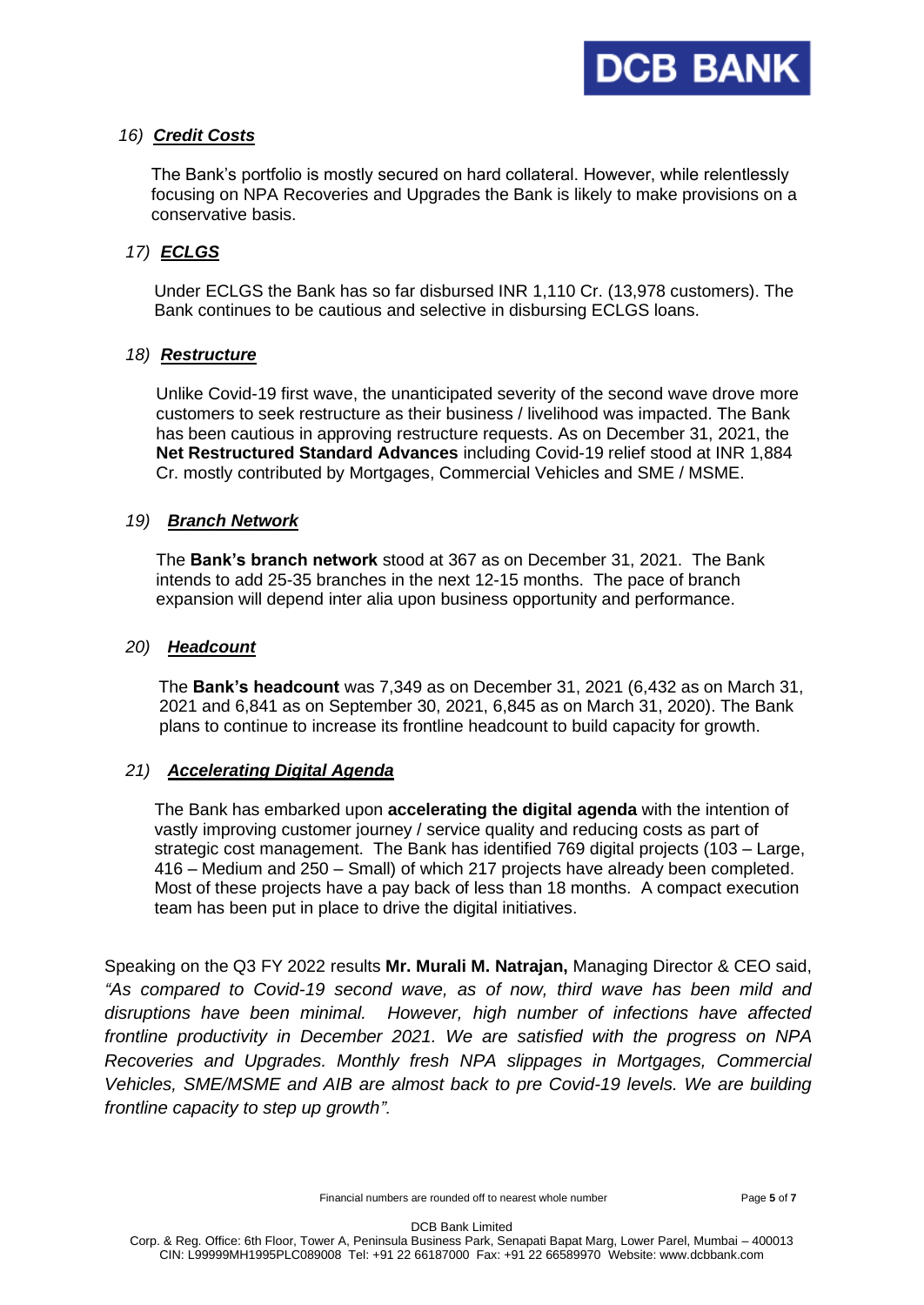# **DCB BANK**

### **Key Balance Sheet Parameters**

| <b>INR Cr.</b>              | Dec 31,<br>2021 | Sep 30,<br>2021 | <b>Jun 30,</b><br>2021 | Mar 31,<br>2021 | Dec 31,<br>2020 |
|-----------------------------|-----------------|-----------------|------------------------|-----------------|-----------------|
| <b>Total Assets</b>         | 41,178          | 41,475          | 40,308                 | 39,602          | 37,859          |
| <b>Deposits</b>             | 32,231          | 31,769          | 30,602                 | 29,704          | 28,858          |
| <b>Net Advances</b>         | 27,659          | 26,850          | 25,496                 | 25,959          | 25,300          |
| Investments                 | 8,583           | 8,626           | 9,107                  | 8,414           | 8,098           |
| Shareholders' Equity        | 3.934           | 3,858           | 3,793                  | 3,759           | 3,680           |
| <b>Gross NPA Ratio</b>      | 4.73%           | 4.68%           | 4.87%                  | 4.09%           | 1.96%           |
| <b>Net NPA Ratio</b>        | 2.52%           | 2.63%           | 2.82%                  | 2.29%           | 0.59%           |
| Coverage Ratio              | 62.17%          | 60.46%          | 59.42%                 | 62.35%          | 84.25%          |
| <b>CASA Ratio</b>           | 25.94%          | 25.38%          | 21.69%                 | 22.85%          | 23.07%          |
| <b>Credit Deposit Ratio</b> | 85.81%          | 84.52%          | 83.31%                 | 87.39%          | 87.67%          |

## *DCB Bank Unaudited Results for the Quarter ended December 31, 2021*

| <b>INR Cr.</b>              | Q3 FY   | Q <sub>2</sub> FY | Q1 FY   | Q4 FY   | Q3 FY   | <b>FY</b> |
|-----------------------------|---------|-------------------|---------|---------|---------|-----------|
|                             | 2021-22 | 2021-22           | 2021-22 | 2020-21 | 2020-21 | 2020-21   |
| Interest Income             | 878     | 869               | 846     | 837     | 869     | 3,458     |
| <b>Interest Expense</b>     | (533)   | (546)             | (537)   | (526)   | (534)   | (2, 171)  |
| <b>Net Interest Income</b>  | 345     | 323               | 309     | 311     | 335     | 1,287     |
| Non-Interest Income         | 118     | 98                | 121     | 130     | 156     | 446       |
| <b>Total Income</b>         | 463     | 421               | 430     | 441     | 491     | 1,733     |
| <b>Operating Expenses</b>   | (264)   | (246)             | (228)   | (240)   | (212)   | (847)     |
| <b>Operating Profit</b>     | 199     | 175               | 202     | 201     | 279     | 886       |
| Provisions other than       | (97)    | (86)              | (156)   | (97)    | (150)   | (433)     |
| Tax                         |         |                   |         |         |         |           |
| <b>Net Profit Before</b>    | 102     | 89                | 46      | 104     | 130     | 453       |
| Tax                         |         |                   |         |         |         |           |
| Tax                         | (27)    | (24)              | (12)    | (26)    | (34)    | (117)     |
| <b>Net Profit After Tax</b> | 75      | 65                | 34      | 78      | 96      | 336       |

#### *About DCB Bank*

*DCB Bank Limited is a new generation private sector bank with 367 branches across 18 states and 2 union territories. It is a scheduled commercial bank regulated by the Reserve Bank of India. It is professionally managed and governed. DCB Bank has contemporary technology and infrastructure, including state-of-the-art India's first Aadhaar number & fingerprint based biometric ATMs, and internet banking for personal as well as business banking customers.* 

*The Bank's business segments are Retail, micro-SMEs, SMEs, mid-Corporate, Microfinance Institutions (MFI), Agriculture, Commodities, Government, Public Sector, Indian Banks, Cooperative Banks and Non Banking Finance Companies (NBFC). DCB Bank has more than 10,00,000 active customers.* 

A presentation for investors is separately available at [www.dcbbank.com](http://www.dcbbank.com/)

DCB Bank Limited

Corp. & Reg. Office: 6th Floor, Tower A, Peninsula Business Park, Senapati Bapat Marg, Lower Parel, Mumbai – 400013 CIN: L99999MH1995PLC089008 Tel: +91 22 66187000 Fax: +91 22 66589970 Website: www.dcbbank.com